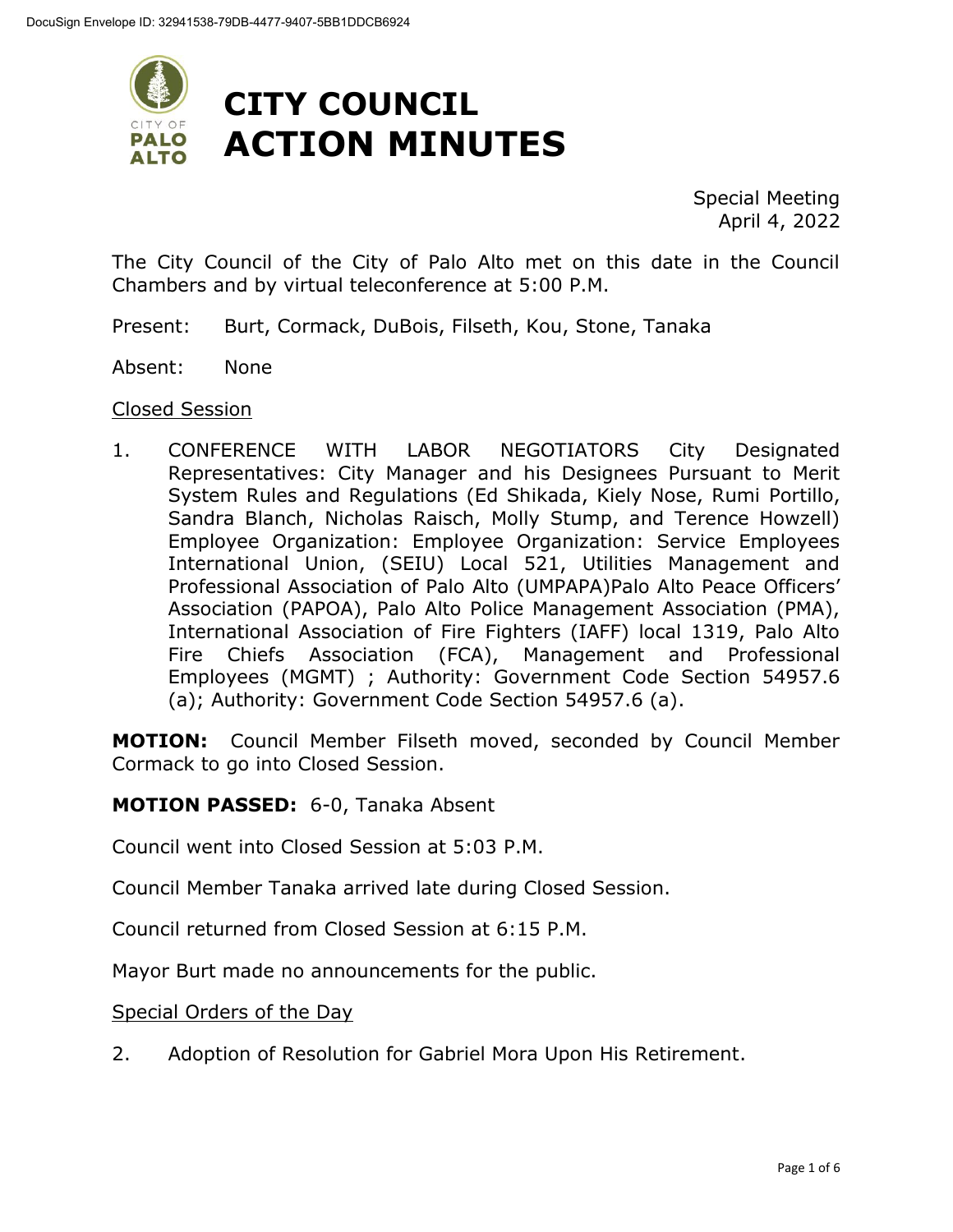**MOTION:** Vice Mayor Kou moved, seconded by Council Member Cormack to adopt the Resolution.

## **MOTION PASSED:** 7-0

3. Proclamation Honoring National Public Safety Telecommunicator's Week - April 10-16, 2022.

### **NO ACTION TAKEN**

Agenda Changes, Additions and Deletions

None.

Public Comment

#### Consent Calendar

Council Member DuBois registered a no vote on Agenda Item Number 8.

Council Member Kou registered a no vote on Agenda Item Number 5.

Council Member Tanaka registered a no vote on Agenda Items 5, 6, 10

**MOTION:** Council Member Cormack moved, seconded by Council Member Filseth to approve Agenda Item Numbers 4-14.

## **MOTION SPLIT FOR THE PURPOSE OF VOTING**

### **MOTION TO APPROVE ITEM 4, 7, 9, 11-14: PASSED** 7-0

**MOTION TO APPROVE ITEM 5 PASSED:** 5-2, Kou, Tanaka No

## **MOTION TO APPROVE ITEM 6, 10 PASSED:** 6-1, Tanaka No

- 4. Approve Minutes from the March 11, 2022 City Council Meeting, March 14, 2022 City Council Meeting, and the March 21, 2022 City Council Meeting.
- 5. Utilities Advisory Commission and Staff Recommend the City Council Approve Two Resolutions: 1) **Resolution 10024** Approving an Amendment to the Amended and Restated Water Supply Agreement Between the City and County of San Francisco and Wholesale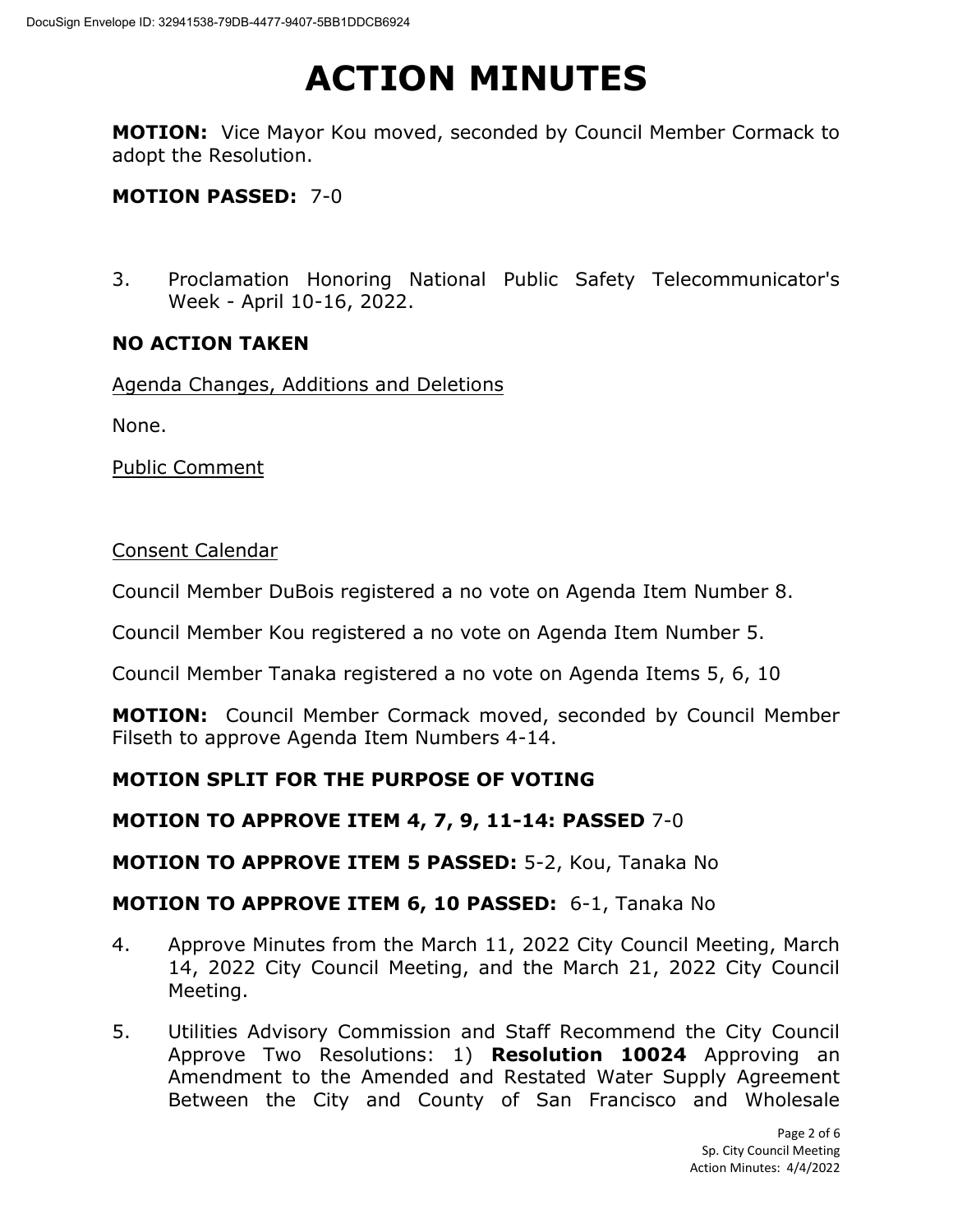Customers in Alameda County, San Mateo County, and Santa Clara County and Authorizing the City Manager to Execute the Amended Agreement; and 2) **Resolution 10025** Approving a Minimum Purchase Transfer from the City of Mountain View to the City of East Palo Alto.

- 6. Approve Finance Committee Recommendation for FY 2023 to (a) Return to the Customary Pre-Pandemic Business Registry Certificate Requirement and Fee, and (b) Pause for One Year the Downtown Business Improvement District Assessment Program.
- 7. Approve, as Recommended by Policy and Services Committee, the FY2022/2023 Risk Assessment & Audit Plan Reports.
- 8. Adoption of **Resolution 10026** Authorizing Use of Teleconferencing for Council Meetings During Covid-19 State of Emergency.
- 9. Approval of Amendment Number 2 to the Power Purchase Agreement for Landfill Gas-Generated Electricity With Ameresco Keller Canyon LLC., Reducing the Facility's Output in Exchange for an Annual \$250,000 Administrative Payment to the City.
- 10. Approval of Contract Amendment Number 1 to Contract Number S22183587 with Fairbanks, Maslin, Maullin, Metz, and Associates (FM3) in the Amount of \$28,500 for One Additional Poll (Three Polls, Total) for the Potential November 2022 Ballot Measure(s) for a Total Not to Exceed Amount of \$113,500 and Approve a Budget Amendment in the General Fund.
- 11. Adoption of **Resolution 10027** Authorizing the Submittal of a Financial Assistance Application to the United States Bureau of Reclamation for the WaterSMART: Title XVI Water Reclamation and Reuse Project.
- 12. Approval of Pets in Need's Amended Termination Notice to Extend Termination Date Six Months for Continued Animal Shelter Operations.
- 13. Adoption of **Resolution 10020** Amending Public Hearing: Objections to Weed Abatement and Adoption of Resolution Ordering Weed Nuisance Abated to Correct an Administrative Error.
- 14. Approval of Construction Contract Number C22181213 with Stronger Building Services in the Amount of \$179,500 for wq2az9i37the Mitchell Park Library Roof and Gutter Repair Project; Authorize the City Manager or their Designee to Negotiate and Execute one or more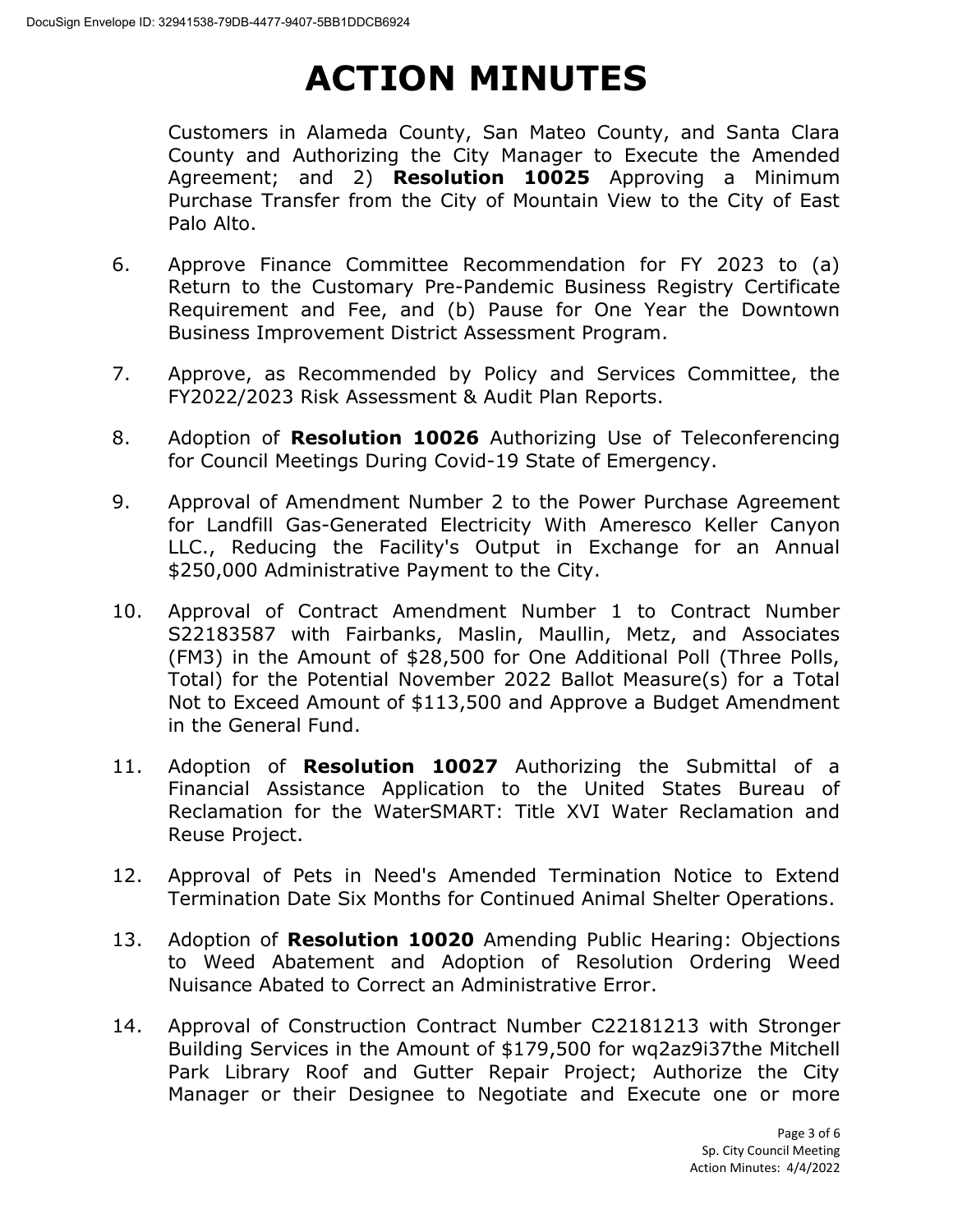Change Orders for Related Additional but Unforeseen Work Not to Exceed \$17,950; and Approval of a Budget Amendment for the Roofing Replacement Capital Project (PF-00006) in the Capital Improvement Fund.

City Manager Comments

Ed Shikada, City Manager

#### Action Items

15. Review and Approval of Workplans Implementing 2022 City Council Priorities.

**MOTION:** Council member DuBois moved, seconded by Mayor Burt to accept the list of major projects associated with the 2022 City Council Priorities and have the Mayor and Vice Mayor to work with staff to refine the town hall meeting program details and enable all Council to attend as optional attendance.

### **MOTION PASSED:** 7-0

16. Receive the Police Department's Annual Report and Discuss and Accept the Staff Update on Radio Encryption as a Follow-up from the Policy and Services Committee Recommendation on February 8, 2022.

**ORIGINAL MOTION:** Council Member Stone moved, seconded by Vice Mayor Kou to direct staff and PAPD to:

- A. Contact State Department of Justice regarding CLETS and inform them of:
	- i. Operational deficiencies in our current digital system; and
	- ii. Inquire into whether PAPD can revert back to encryption only after policies are implemented that will fully protect personal identifying information (PII)
- B. Direct staff and PAPD to develop policies in order to protect PII on unencrypted radio transmission;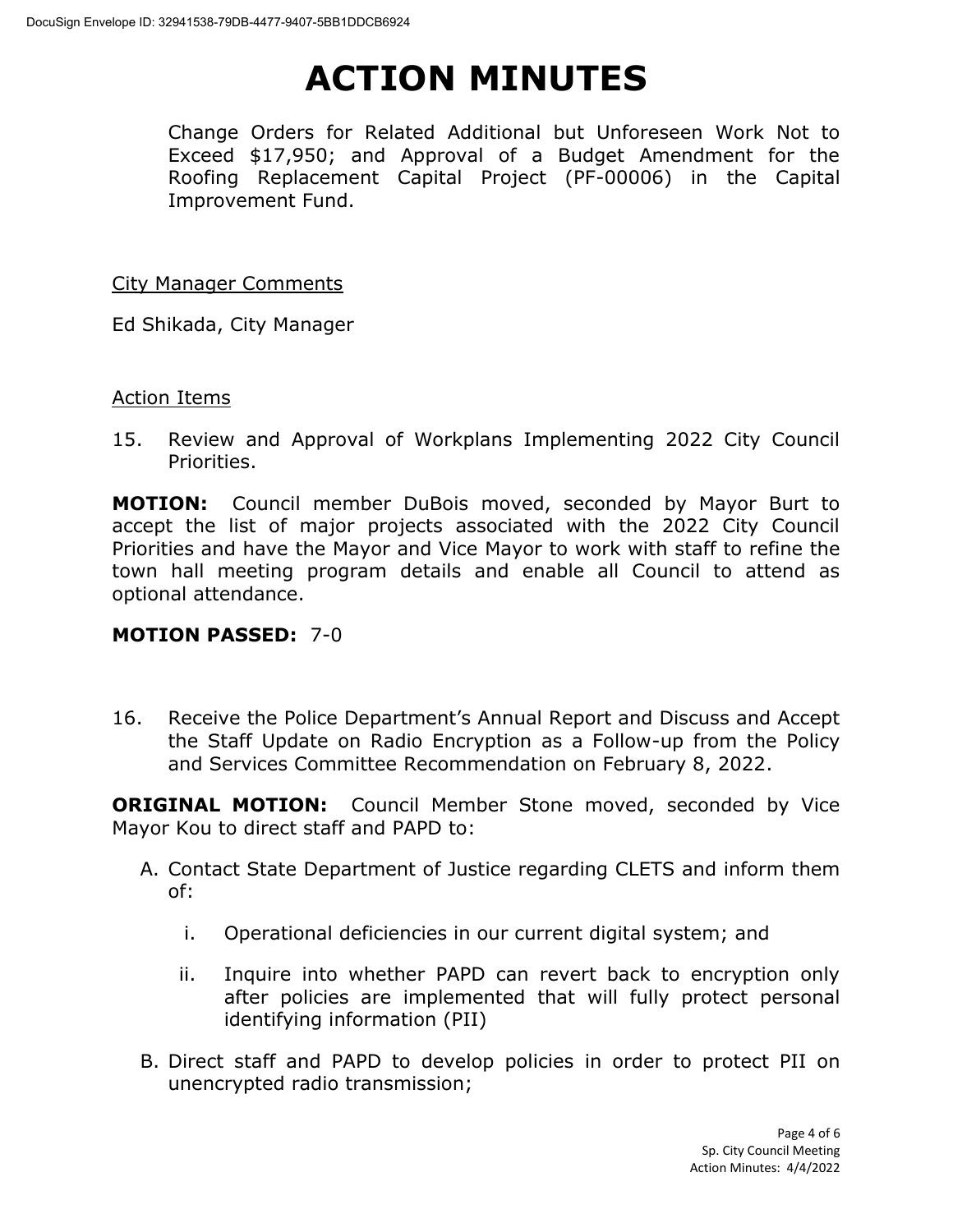- C. Support Senator Becker's proposed SB-1000;
- D. Increase communications between PAPD senior staff and the media, as staffing permits; and
- E. Refer to Policy and Services Committee review and discussion of Use of Force (UOF) reports to evaluate current policies and effectiveness of the UOF reports and recommend modifications if necessary.

**PROPOSED AMENDMENT:** On motion by Mayor Burt seconded by Council Member Cormack to delete A and replace as B: Develop programs to pursue near real time streaming of Calls for Services and to narrow location of the calls. Registration will be required to access the platform. Staff shall confer with labor on implementation of this direction.

## **MOTION TO APPROVE AMENDMENT PASSED:** 6-1, Stone No

**REVISED MOTION:** Council Member Stone moved, seconded by Vice Mayor Kou to direct staff and PAPD to:

- A. Contact State Department of Justice regarding CLETS and inform them of:
	- i. Operational deficiencies in our current digital system; and
	- ii. Inquire into whether PAPD can revert back to encryption only after policies are implemented that will fully protect personal identifying information (PII)
- B. Develop programs to pursue near real time streaming of Calls for Services and to narrow location of the calls. Registration will be required to access the platform. Staff shall confer with labor on implementation of this direction;
- C. Support Senator Becker's proposed SB-1000;
- D. Increase communications between PAPD senior staff and the media, as staffing permits; and
- E. Refer to Policy and Services Committee review and discussion of Use of Force (UOF) reports to evaluate current policies and effectiveness of the UOF reports and recommend modifications if necessary.

### **MOTION PASSED:** 7-0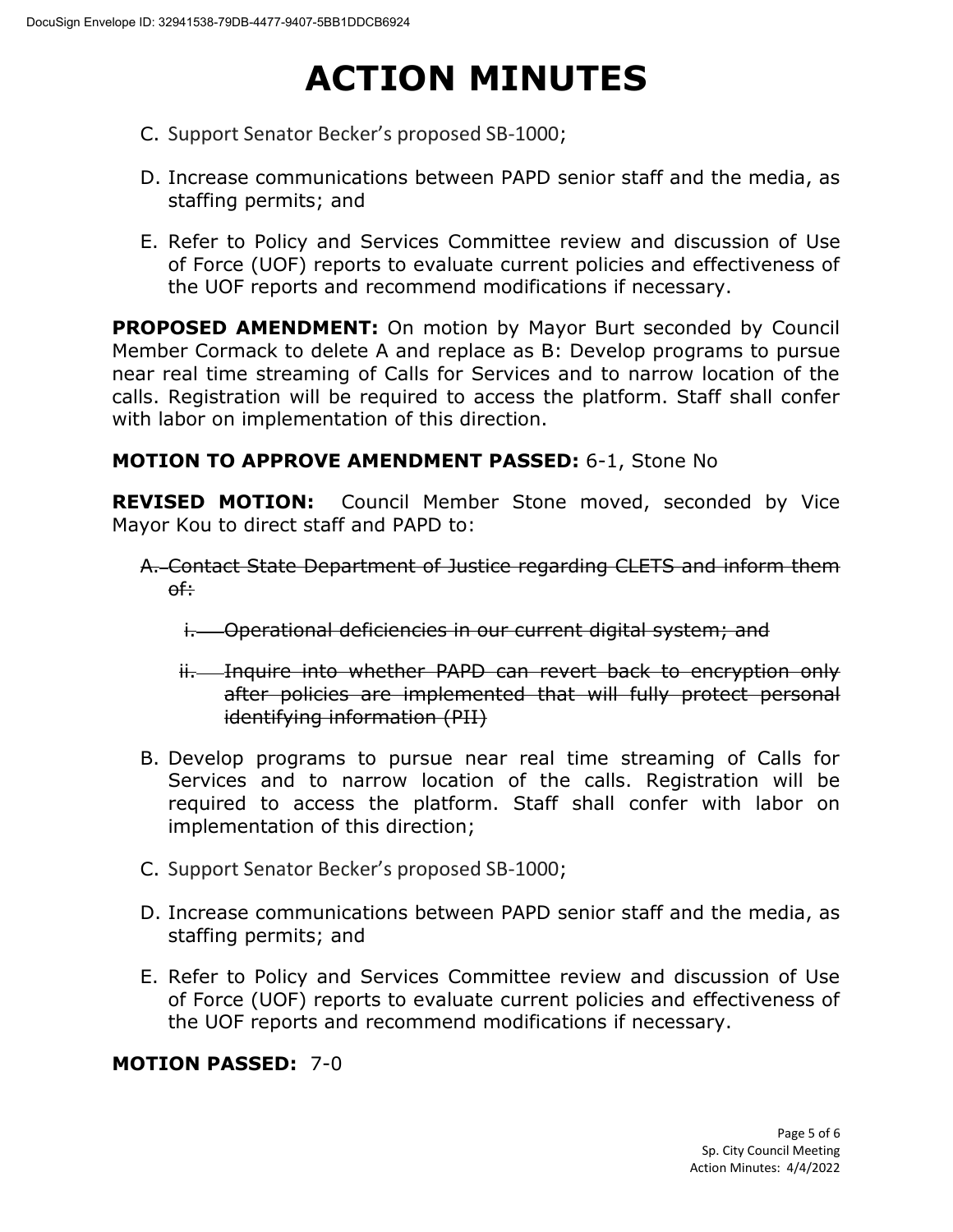17. Clarification of In-Person Attendance Protocols for Council Committees and Boards and Commissions.

**NO ACTION TAKEN - This Item was continued to a future meeting.** 

Council Member Questions, Comments and Announcements

Adjournment: The meeting was adjourned at 12:40 P.M.

ATTEST: Docusianed by: APPROVED:

 $\frac{1}{2}$  recent  $\frac{1}{2}$  recent  $\frac{1}{2}$  recent  $\frac{1}{2}$  recent  $\frac{1}{2}$  recent  $\frac{1}{2}$  recent  $\frac{1}{2}$  recent  $\frac{1}{2}$  recent  $\frac{1}{2}$  recent  $\frac{1}{2}$  recent  $\frac{1}{2}$  recent  $\frac{1}{2}$  recent  $\frac{1}{2}$  recent

City Clerk Mayor

NOTE: Action minutes are prepared in accordance with Palo Alto Municipal Code (PAMC) 2.04.160(a) and (b). Summary minutes (sense) are prepared in accordance with PAMC Section 2.04.160(c). Beginning in January 2018, in accordance with [Ordinance No. 5423,](https://www.cityofpaloalto.org/files/assets/public/city-clerk/ordinances/ordinances-1909-to-present/ordinances-by-number/ord-5423.pdf) the City Council found action minutes and the video/audio recordings of Council proceedings to be the official records of both Council and committee proceedings. These recordings are available on the City's website.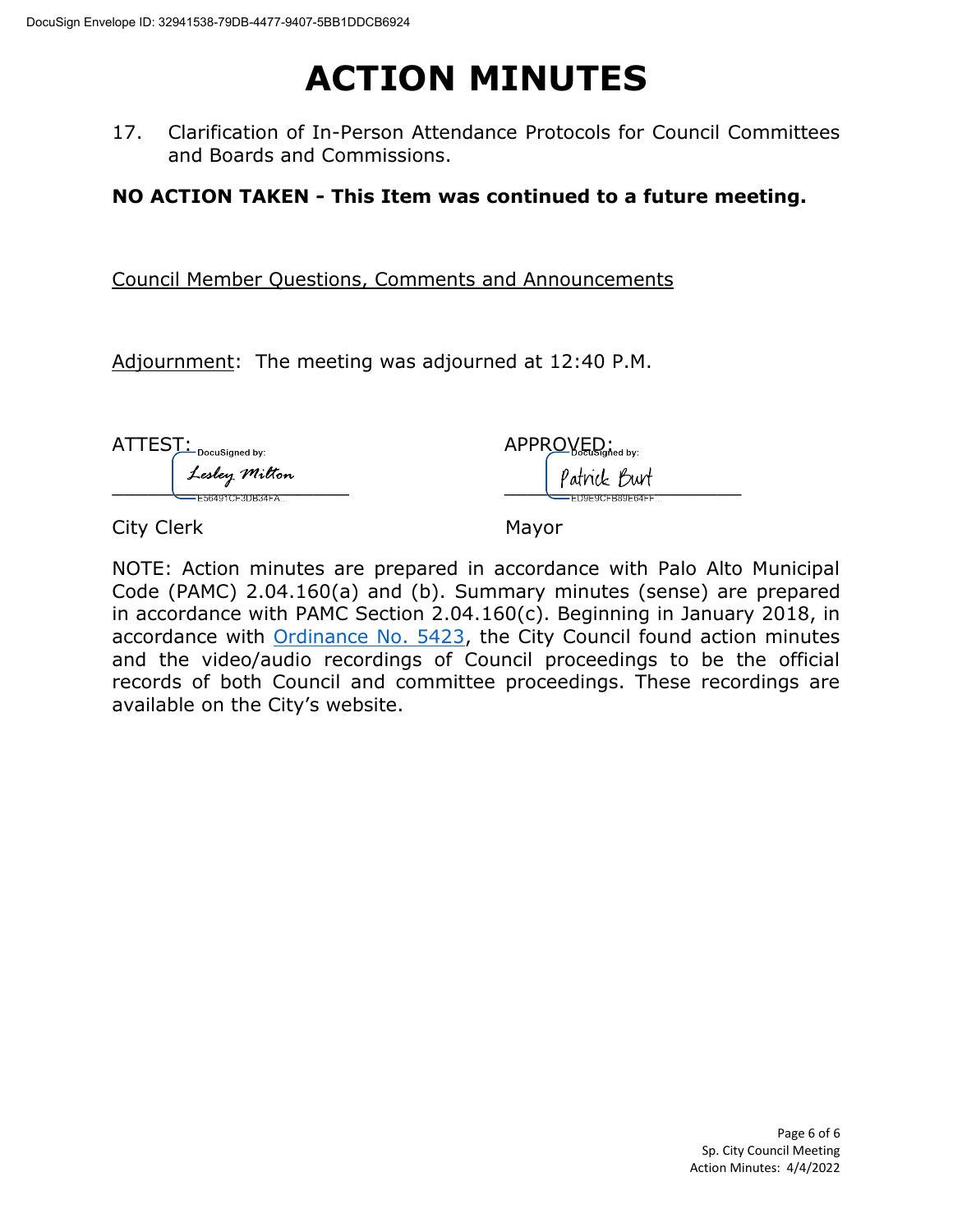## DocuSian

#### **Certificate Of Completion**

Envelope Id: 3294153879DB447794075BB1DDCB6924 Status: Completed Subject: Please DocuSign: 20220404amCCs.docx Source Envelope: Document Pages: 6 Signatures: 2 Signatures: 2 Envelope Originator: Certificate Pages: 2 Initials: 0 Mahealani Ah Yun AutoNav: Enabled EnvelopeId Stamping: Enabled Time Zone: (UTC-08:00) Pacific Time (US & Canada)

#### **Record Tracking**

Status: Original 4/19/2022 8:21:22 AM Security Appliance Status: Connected Pool: StateLocal

#### **Signer Events Signature Timestamp**

Patrick Burt pat@patburt.org Mr Security Level: Email, Account Authentication (None) Signature Adoption: Pre-selected Style

Holder: Mahealani Ah Yun Mahealani.AhYun@CityofPaloAlto.org Storage Appliance Status: Connected **Pool: City of Palo Alto** Location: DocuSign Location: DocuSign

.<br>DocuSigned by: Patrick Burt ED9E9CFB89E64FF...

> Signed by link sent to pat@patburt.org Using IP Address: 98.35.231.69

250 Hamilton Ave Palo Alto , CA 94301 Mahealani.AhYun@CityofPaloAlto.org IP Address: 199.33.32.254

#### Location: DocuSign

Sent: 4/19/2022 8:33:52 AM Viewed: 4/19/2022 2:09:27 PM Signed: 4/19/2022 2:09:43 PM

**Electronic Record and Signature Disclosure:**  Not Offered via DocuSign

Lesley Milton Lesley.Milton@CityofPaloAlto.org City Clerk Security Level: Email, Account Authentication Signature Adoption: Pre-selected Style (None)

**DocuSianed by:** Lesley Milton E56491CF3DB34FA...

Signed by link sent to Lesley.Milton@CityofPaloAlto.org Using IP Address: 199.33.32.254

Sent: 4/19/2022 2:09:44 PM Viewed: 4/19/2022 3:06:42 PM Signed: 4/19/2022 3:06:51 PM

#### **Electronic Record and Signature Disclosure:**  Not Offered via DocuSign

| In Person Signer Events             | <b>Signature</b> | Timestamp |
|-------------------------------------|------------------|-----------|
| <b>Editor Delivery Events</b>       | <b>Status</b>    | Timestamp |
| <b>Agent Delivery Events</b>        | <b>Status</b>    | Timestamp |
| <b>Intermediary Delivery Events</b> | <b>Status</b>    | Timestamp |
| <b>Certified Delivery Events</b>    | <b>Status</b>    | Timestamp |
| <b>Carbon Copy Events</b>           | <b>Status</b>    | Timestamp |
| <b>Witness Events</b>               | <b>Signature</b> | Timestamp |
| <b>Notary Events</b>                | <b>Signature</b> | Timestamp |